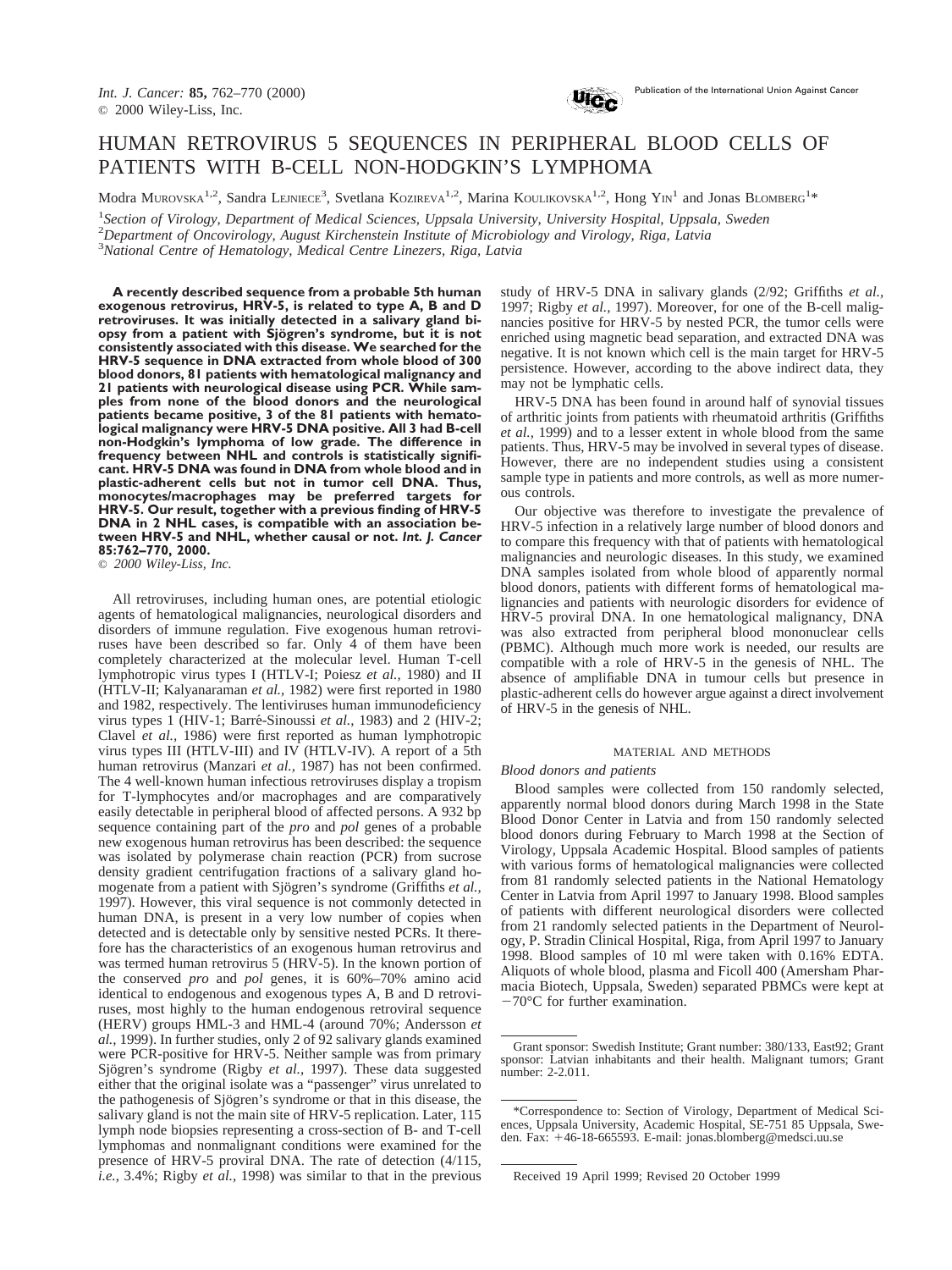#### *Preparation of plastic-adherent blood cells*

Whole blood (with 0.16% EDTA) was centrifuged at 800 g for 5 min (Lalezari and Khorshidi, 1996). Plasma was replaced with an equal volume of 10% EDTA, and the blood suspension was mixed. Then 0.2 ml of 6% dextran in PBS (pH 7.2) per ml of original blood volume was added, and the blood suspension was mixed well and incubated at room temperature for 15 min. The leukocyte-rich supernatant was transferred to a new glass tube and centrifuged at 800 g for 5 min, then 2 ml of  $0.83\%$  NH<sub>4</sub>Cl were added to the leukocyte pellet, and the suspension was mixed for 3 min and centrifuged at 800 g for 5 min. The leukocytes were washed twice with RPMI-1640 and cultivated in Petri plates in RPMI-1640 with glutamine  $(0.3 \text{ mg/ml})$ ,  $20\%$   $(v/v)$  FCS and gentamicin 50  $\mu$ g/ml) at 37°C, 5% CO<sub>2</sub> for 48 hr. Nonadherent cells were transferred to a new plate. The adherent cells were washed twice with PBS and collected for further DNA isolation. DNA was isolated as described below.

#### *Isolation of tumor cells*

Pleural exsudate from patient 117h was diluted with PBS (1:1) and centrifuged at 3000 g for 10 min. The cell pellet was washed twice with PBS and further used for DNA isolation, as described below.

#### *DNA extraction*

DNA was extracted from frozen whole blood as well as from PBMC. To extract DNA from whole blood (0.5 ml), the red cells were lysed by adding 1 ml of red cell lysis buffer (0.01M Tris-HCl,  $0.005M$  MgCl<sub>2</sub>,  $0.001M$  NaCl). Leukocytes were spun down by centrifugation at 20,000 g for 1 min. The leukocyte pellet was washed once with 1 ml of deionized water  $(dH<sub>2</sub>O)$  and resuspended in 80  $\mu$ l of 5× proteinase K buffer (0.375M NaCl, 0.12M EDTA pH 8.0), 20  $\mu$ l of 20% SDS, 30  $\mu$ l of proteinase K (10  $\mu$ g/ml) and 240  $\mu$ l of dH<sub>2</sub>O (to the final volume 400  $\mu$ l) followed by incubation at 55°C for 1 hr. Proteins were then removed by adding 120  $\mu$ l of 5M NaCl followed by centrifugation at 20,000 g for 7 min. DNA was precipitated with ethanol and dissolved in 50–150  $\mu$ l dH<sub>2</sub>O. PBMC were separated on Ficoll 400, washed twice in PBS and incubated in 500  $\mu$ l of extraction buffer (0.01M Tris-HCl, pH 8.0, 0.1M EDTA pH 8.0, 0.5% SDS, 20 µg/ml pancreatic RNAase) with proteinase K (100  $\mu$ g/ml) at 55<sup>o</sup>C for 24 hr. DNA was extracted by using a standard phenol-chloroform method, precipitated with ethanol and dissolved in  $50-150$   $\mu$ l of dH2O. A globin PCR (Vandamme *et al.,* 1995) was carried out to control the quality of the extracted DNA.

#### *PCR for HRV-5*

DNA  $(0.5-1 \mu g)$  was first tested by nested PCR using the primer combination POL1 (Table I; Griffiths *et al.,* 1997). When positive samples were identified, the samples were retested with an additional primer set (POL2, Table I; Griffiths *et al.,* 1997). One more primer set, PRO, targeted to the *pro* region of HRV-5 sequence, was designed and used to test positive samples (Table I) with the following PCR conditions in the first-round reaction: a single cycle of 94°C for 5 min, 40 cycles of 94°C for 1 min, 58°C for 1 min, 72°C for 1 min and final extension at 72°C for 5 min; and with the following PCR conditions in the second round reaction: a single cycle of 94°C for 5 min, 40 cycles of 94°C for 30 sec, 59°C for 30 sec, 72°C for 30 sec and a single cycle of 72°C for 5 min. The PCR reactions were done in a 50  $\mu$ l volume in the presence of 10 mM Tris-HCl, 50 mM KCl, 200  $\mu$ M of each deoxynucleoside triphosphate, 10 pM of each oligonucleotide primer, 1U of Taq polymerase and 1.5 and 3 mM  $MgCl<sub>2</sub>$  for the first and second rounds of PCR, respectively. As a positive control, the plasmid containing HRV-5 919 bp sequence was used (pHRV5.1, a kind gift of Dr. D. Griffiths, London, UK). To prevent and monitor PCR contamination, frequent water controls and negative DNA samples were included (after every 4th sample). The sensitivity of nested PCRs for HRV-5 was detected using a dilution series of the positive control (4 fg, 400 ag, 40 ag, 4 ag and 0.4 ag of plasmid DNA). The plasmid DNA was amplified in the presence of 500 ng of human genomic DNA. The sensitivity of POL1 and POL2 were 4 ag (approximately 1 molecule of pHRV5.1 per reaction) and of PRO 40 ag (approximately 10 molecules of pHRV5.1 per reaction). Water controls were included between each sample. The amplicons were analyzed by agarose gel electrophoresis (AGE) on 1.4% agarose and stained with ethidium bromide. All DNA samples were positive in a globin PCR, confirming that they were of sufficient quality for further PCR examination (Vandamme *et al.,* 1995).

#### *Cloning and sequencing*

PCR products were cloned using the TOPO TA Cloning Kit (Invitrogen, Groningen, The Netherlands) according to the manufacturer's protocol. The plasmid clones were sequenced on an ABI 310 capillary electrophoresis system (Perkin Elmer Applied Biosystems, Foster City, CA) using the PRISM Dye Terminator Cycle Sequencing Ready Reaction Kit (Perkin Elmer). Sequences were further analysed using BLAST 2.0.5 (Altschul *et al.,* 1997) and the Clustal W 1.6 alignment program.

#### *Southern blot analysis*

Cellular DNA  $(10 \mu g)$  was digested either by Eco RI or Hind III and subjected to AGE on 0.8% agarose (22 V, 24 hr). AGE was performed in Tris-borate-EDTA (TBE) buffer. The gel was stained with ethidium bromide (0.5  $\mu$ g/ml). DNA fragments were transferred to nylon membrane (Hybond  $N^+$ , Amersham Pharmacia Biotech, Aylesbury, UK) in  $10 \times$  SSC by using standard capillary blotting (Sambrook *et al.,* 1989). After fixation with UV irradiation for 7 min, the membrane was prehybridized for 3 hr at 50 $\degree$ C in 6 $\times$ SSC, 1% SDS,  $5\times$  Denhardt's solution and 100  $\mu$ g/ml of herring sperm DNA and hybridized with <sup>32</sup>P-labelled specific probe. As a specific probe, the HRV-5 sequence containing 931 bp Eco RI-Hind III fragment cut from the plasmid pHRV5.1 was used and labelled with  $[\alpha^{-32}P]$ dCTP (Amersham Pharmacia Biotech) by using the Ready-To-Go labelling kit (Amersham Pharmacia Bio-

**TABLE I** – HVR-5 PCR PRIMERS USED

| Nucleotide<br>of<br>combination | Gene | <b>Function</b> | Sequence                        | <b>Positions</b> |
|---------------------------------|------|-----------------|---------------------------------|------------------|
| POL <sub>1</sub>                | pol  | Outer sense     | 5'-GCCATGACACCATCAAGAAGTGCT-3'  | $94 - 117$       |
|                                 |      | Outer antisense | 5'-TGCTTTGGGATCATAGTAGGAAC-3'   | 679-657          |
|                                 |      | Inner sense     | 5'-ATTAGGCTCCAGAGAAGGCAGAAG-3'  | $306 - 329$      |
|                                 |      | Inner antisense | 5'-CCGGGAGTCCAGGTTGTAATG-3'     | 657-637          |
| POL <sub>2</sub>                | pol  | Outer sense     | 5'-CCATCACATTATGGGGAAGAGACA-3'  | $185 - 208$      |
|                                 |      | Outer antisense | 5'-GAATGTCTTGTTCATGTAGAGGTAT-3' | 747-723          |
|                                 |      | Inner sense     | 5'-GCCATTGTCATGGCTGGACAACAA-3'  | $407 - 430$      |
|                                 |      | Inner antisense | 5'-CCTTCAGATCGAGTACTATTAATGG-3' | 708-684          |
| <b>PRO</b>                      | pro  | Outer sense     | 5'-GATTGGCCGAAGTCATGGCC-3'      | $34 - 53$        |
|                                 |      | Outer antisense | 5'-CCTTCTCTGGAGCCTAATCC-3'      | $323 - 304$      |
|                                 |      | Inner sense     | 5'-GCGGCCATGACACCATCAAG-3'      | $91 - 110$       |
|                                 |      | Inner antisense | 5'-AAAATGTCTCTTCCCCATAA-3'      | $212 - 193$      |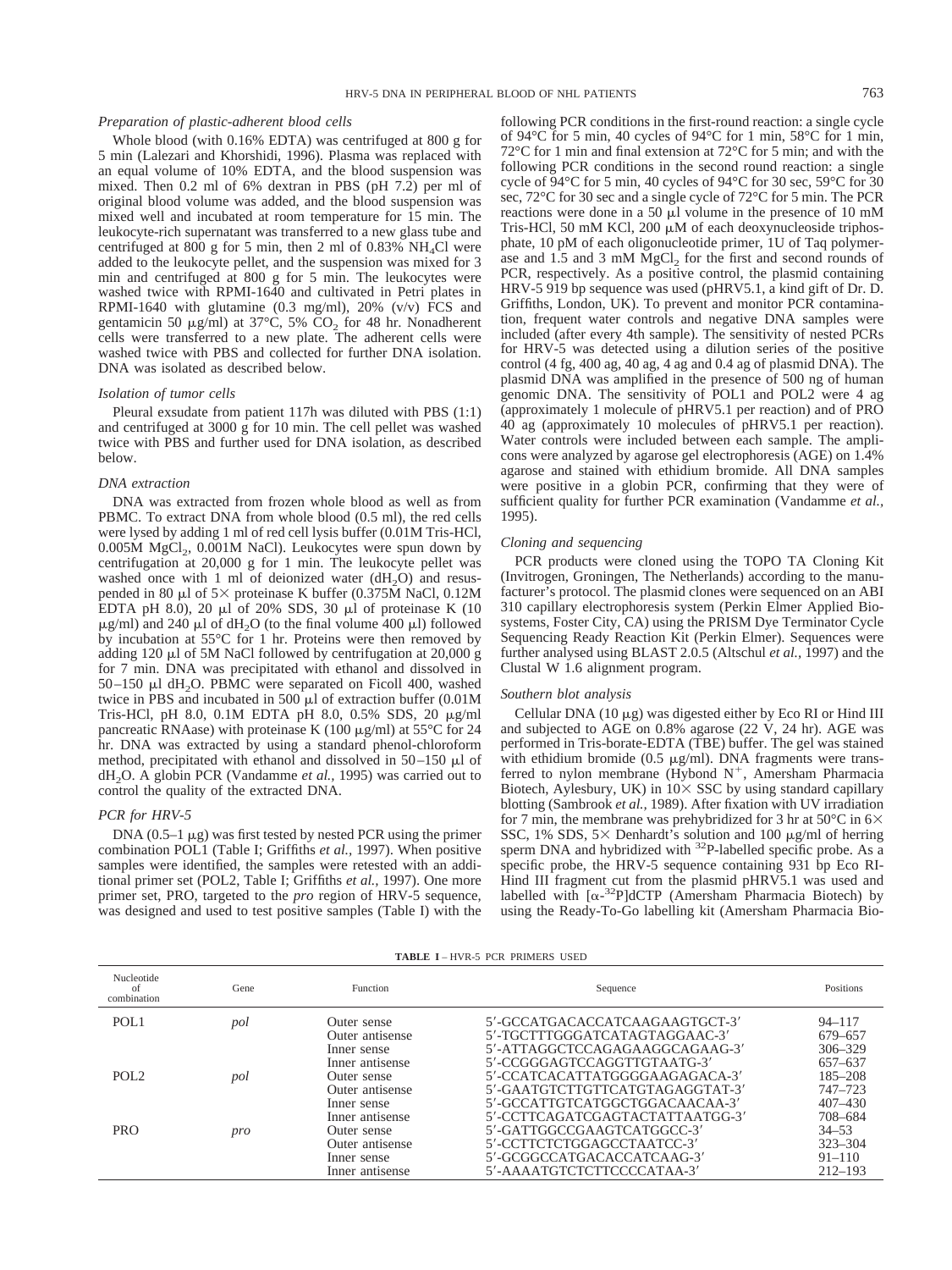tech) according to the manufacturer's procedure. Hybridization was performed overnight at 50°C in fresh hybridization solution containing radiolabelled probe of  $5 \times 10^6$  cpm/ml (specific activity  $0.3 \times 10^9$  dpm/ $\mu$ g). The membrane was washed under conditions of high stringency (the final wash was performed in  $0.1 \times$ SSPE, 0.1% SDS at 68°C) and analyzed in a Cyclone phosphorimager (Packard, Meriden, CT).

#### *Cell cultures and co-cultivation*

Cord blood lymphocytes were purified by Ficoll gradient and cultured for 72 hr in growth medium (RPMI 1640 medium [GIBCO-BRL, Bethesda, MD] with 10% [v/v] FCS) supplemented with phytohemagglutinin  $(5 \mu g/ml, Sigma, St. Louis, MO)$ . Such pre-activated cord blood lymphocytes were co-cultivated with Ficoll-purified PBMC from the HRV-5-positive patient in ratios 1:1, 1:2, 1:4 and 1:8. Co-cultures were then maintained in growth medium containing 100 U/ml of human recombinant interleukin-2 (Biogene, Riga, Latvia). The cell morphology and growth activity were observed by light microscopy daily during 20 days.

#### RESULTS

#### *Frequency of HRV-5 PCR positivity in peripheral blood of blood donors*

A nested HRV-5-specific PCR was used to detect the presence of HRV-5 proviral sequence in DNA isolated from whole blood of 150 Latvian and 150 Swedish blood donors, of which all were randomly selected. DNA quality and HRV-5 PCR sensitivity were monitored. All were negative in the POL1 PCR for the HRV-5 homologous sequences (Table II).

#### *Frequency of HRV-5 sequence in peripheral blood cells DNA from patients with neurologic disorders*

DNA was isolated from whole blood of 21 patients with different pathologies of the central and peripheral nervous system (Table II). Thirteen of them had demyelinating diseases (7 multiple sclerosis and 6 Guillain-Barré syndrome); 8 had other neurologic disorders. All samples were positive in a globin PCR but negative in PCR with primer set POL1. Positive controls were positive in all amplifications.

**TABLE II** – DNA SAMPLES ISOLATED FROM PERIPHERAL BLOOD CELLS STUDIED FOR PRESENCE OF HUMAN RETROVIRUS-5 (HRV-5) DNA

| Sample/origin/diagnosis     | Number<br>examined | Number positive<br>for HRV-5 DNA | P <sup>1</sup> |
|-----------------------------|--------------------|----------------------------------|----------------|
| Apparently normal blood     |                    |                                  |                |
| donors                      |                    |                                  |                |
| Latvian                     | 150                | 0                                |                |
| Swedish                     | 150                | $\theta$                         |                |
| Total                       | 300                | 0                                |                |
| Patients with hematological |                    |                                  |                |
| malignancies                |                    |                                  |                |
| Acute leukemia              | 9                  | $\Omega$                         |                |
| Chronic lymphocytic         | 30                 | 0                                |                |
| leukemia                    |                    |                                  |                |
| Non-Hodgkin's               | 22                 | 3                                | 0.0003         |
| lymphoma                    |                    |                                  |                |
| Hodgkin's disease           | 5                  | 0                                |                |
| Other non-lymphoid          | 15                 | 0                                |                |
| malignancies                |                    |                                  |                |
| Total                       | 81                 | 3                                |                |
| Patients with nervous       |                    |                                  |                |
| system disease              |                    |                                  |                |
| Demyelinating diseases      | 13                 | 0                                |                |
| Other neurological          | 8                  | 0                                |                |
| disorders                   |                    |                                  |                |
| Total                       | 21                 | 0                                |                |

<sup>1</sup> Comparison of the frequency of HRV-5 DNA positivity of NHL samples with those of blood donors using Fisher exact test.

#### *Detection of HRV-5 sequence in peripheral blood cells DNA from patients with various forms of hematological malignancy*

DNA was isolated from whole blood of 81 Latvian patients with different forms of hematological malignancy. All samples were positive using a globin PCR. In a nested POL1 PCR, 3 samples (3.7%) were positive for HRV-5 proviral DNA (Table II). All 3 were also positive in the somewhat less sensitive PCR with PRO primers (Table I). Although the sensitivity of POL2 primers was identical to that of POL1 in plasmid titrations, all 3 positive samples were negative in PCR with POL2 primers (Griffiths *et al.,* 1997) (Fig. 1). The amplified sequences were 98% identical to the original HRV-5 sequence (Genbank U46939) and showed 7 (113h) to 12 (222h) unique nucleotide differences in comparison with the sequence of plasmid pHRV5.1, which was used as a positive control (Fig. 2). They were 95% identical to each other. In the RT amplimers, relative to the U46939 nucleotide sequence, 113h had 3 substitutions, all ambiguous. 117h had 7 substitutions, of which 2 resulted in amino acid substitutions. 222h had 8 substitutions, of which none resulted in amino acid exchanges. In the protease amplimers, 113h had 1, 117h had 2 and 222h had 1 substitution, resulting in 1, 2 and 2 amino acid substitutions, respectively. Disregarding the ambiguous substitutions, no mutations into stop codons were observed in both amplimers.

From one of the patients (117h), DNA was isolated from whole blood and purified PBMC simultaneously. DNA isolated from whole blood was repeatedly positive in PCR by using POL1 and PRO primers. In contrast, DNA isolated from purified PBMC was negative with all sets of primers, while plasmid controls were positive (Fig. 3). This patient was initially diagnosed as a case of chronic lymphatic leukemia and had an elevated leukocyte count due to circulating malignant cells. We estimate that approximately 80% of the total leukocyte count  $(20 \times 10^9)$  was due to his disease. In addition, a more pure population of tumour cells was obtained from pleural exsudate of patient 117h. DNA isolated from them was negative in PCR with all 3 HRV-5-specific primer sets (POL1, POL2 and PRO). As with the other PCRs,  $1 \mu g$  of DNA was used in the PCR. This absence of PCR signal therefore indicated that the HRV-5 sequences were not integrated in a majority of the malignant lymphocytes. However, DNA from cells adhering to plastic selected out of the peripheral blood of patient 117h was positive in PCR for HRV-5 with primer set POL1. For this amplification, 95 ng of isolated DNA was used. DNA samples isolated from the whole blood and PBMC of patient 117h as well as DNA isolated from whole blood of an HRV-5 PCR-negative blood donor were then digested by restriction enzymes Eco RI and Hind III and analyzed in Southern blot hybridization. HRV-5 containing plasmid in dilution was used as a positive control. After hybridization with the 931 bp-specific probe (Eco RI-Hind III cut from pHRV5.1) labelled to a specific activity of  $0.3 \times 10^9$  dpm/ $\mu$ g under high-stringency washing conditions, a smear of hybridization was observed in the tracks with DNA isolated from the whole blood of the HRV-5 PCR-positive patient 117h (Fig. 4). Bands or a smear were observed neither with DNA samples isolated from PBMC of the same patient nor with the DNA samples isolated from the whole blood of a blood donor.

Co-cultivation of PBMC of patient 117h with phytohemagglutinin (PHA) pre-activated cord blood lymphocytes in ratios 1:1, 1:2, 1:4 and 1:8 in presence of T-cell growth factor (IL-2) showed neither morphological changes reminiscent of a cytopathic effect nor growth alterations suggestive of immortalization compared with uninoculated controls.

#### *The HRV-5-positive patients with hematological disease*

All 3 HRV-5-positive patients were inhabitants of Latvia. They were diagnosed to have a B-cell non-Hodgkin's lymphoma of low-grade malignancy. The Kiel lymphoma (Chabner *et al.,* 1980; Stansfeld *et al.,* 1988) and other (Vose *et al.,* 1996) classification systems were followed. One was a female (113h) and 2 were male (117h, 222h) aged 45, 64 and 59 years, respectively.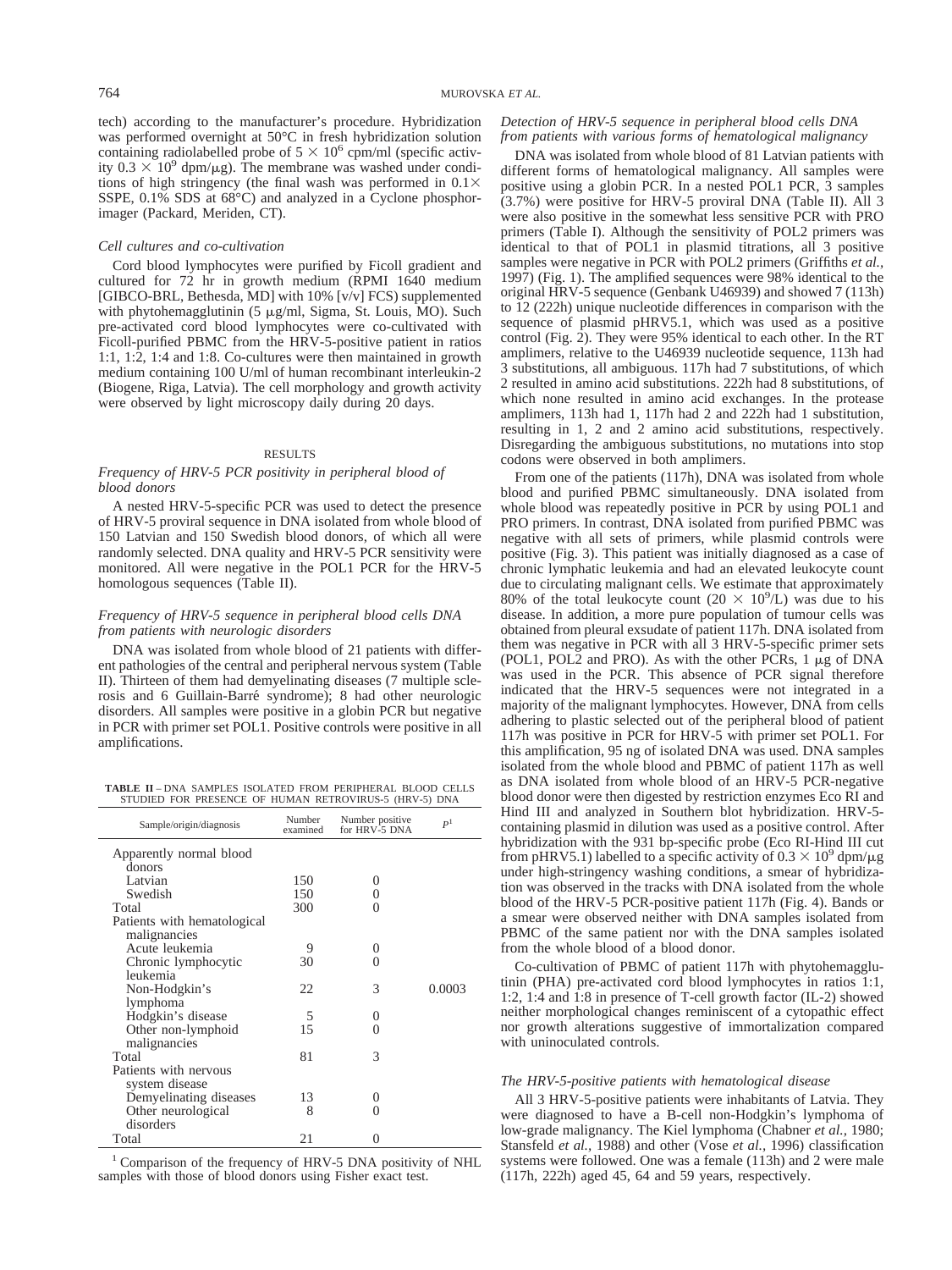



**FIGURE 1** – (*a*) Sensitivity of nested PCR for HRV-5 (primer set POL2 according to Table I; Griffiths *et al.,* 1997). Amplification products with serially diluted plasmid pHRV5.1 are shown. Lane 1 contained products of a reaction with 0.4 ag; lane 3, 4 ag; lane 5, 40 ag; lane 7, 400 ag; lane 9, 4 fg of pHRV5.1. Lanes 2, 4, 6, 8 are water controls handled as the plasmid-containing samples. Lane M, pUC19 DNA digested with MspI (Fermentas, Vilnius, Lithuania). Plasmid DNA was amplified in the presence of 500 ng of human genomic DNA. The sensitivity of detection using nested PCR with POL2 thus was 4 ag, which approximately corresponds to 1 molecule of HRV-5 per reaction. (*b*) Nested PCR for HRV-5 (primer set POL2 according to Table I) on DNA from whole peripheral blood of hematological patients. Lane 1, positive control plasmid; lanes 2, 4, 6, 8, DNA samples from blood donors; lanes 3, 5, 7, DNA samples from patients 222h, 113h and 117h, respectively; lane 9, water control; lane M, pUC19 DNA digested with MspI (Fermentas). Although the POL2 primer set was as sensitive as primer set POL1 in sensitivity titrations, it could not amplify from NHL patient DNA, in contrast with primer sets POL1 and PRO, which were positive in all 3 NHL patients.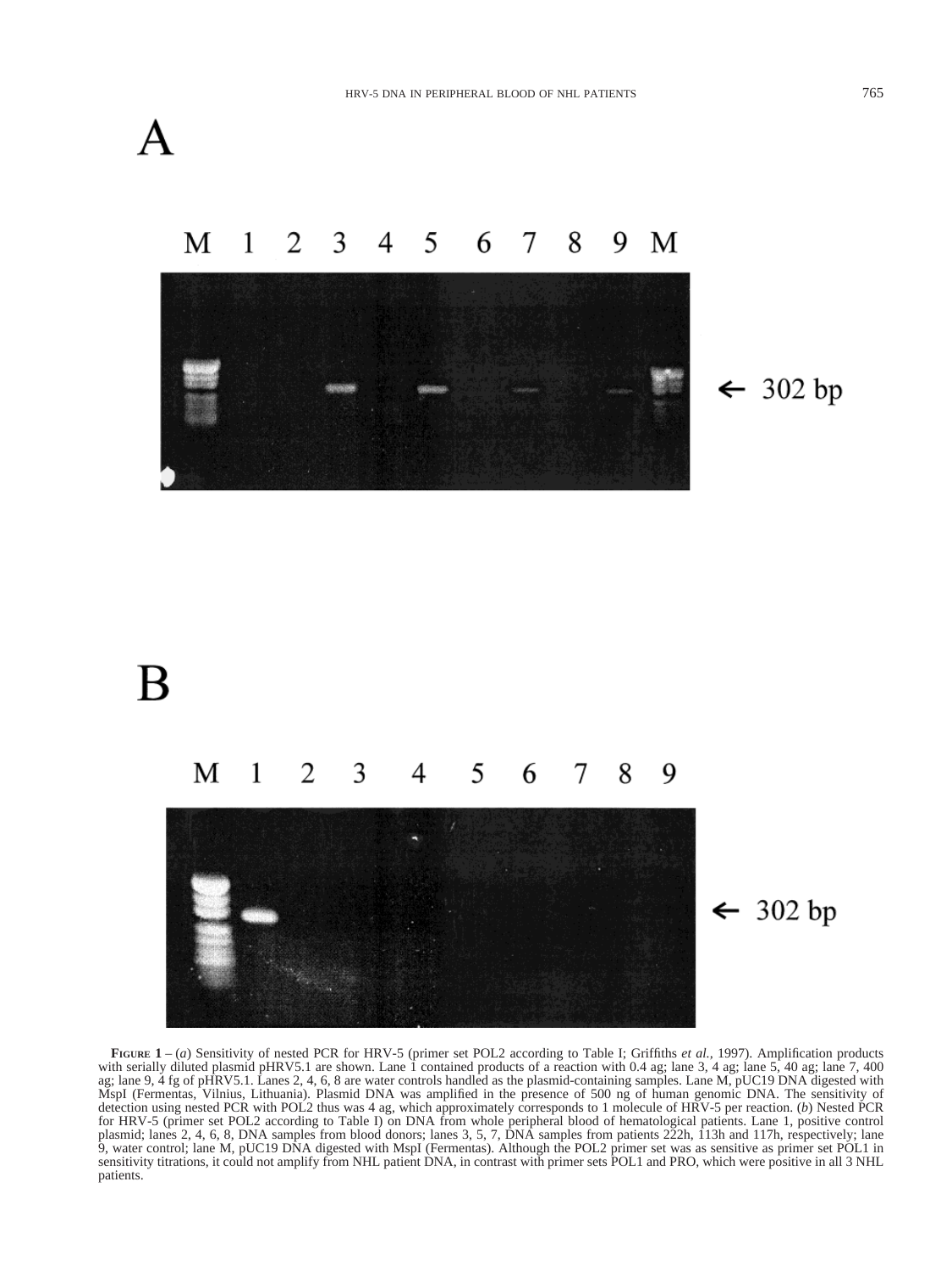|   |                 |                                                              |                                     |                   | 340                                   | 350                   | 360 |
|---|-----------------|--------------------------------------------------------------|-------------------------------------|-------------------|---------------------------------------|-----------------------|-----|
| А | U46939          |                                                              |                                     |                   | GGACCTAGCCCAGCCCAAAGGCGATTTTA         |                       |     |
|   | pHRV5.1         |                                                              |                                     |                   | -----------------------               |                       |     |
|   | 113h            |                                                              |                                     |                   |                                       |                       |     |
|   | 117h            |                                                              |                                     |                   |                                       |                       |     |
|   | 222h            |                                                              |                                     |                   |                                       |                       |     |
|   |                 | 370                                                          | 380                                 | 390               | 400                                   | 410                   | 420 |
|   | U46939          | AAAGACAGGACACGGGTTTTTCGTGGGGGCCACTGAGATGCAACCGCTGCCATTGTCATG |                                     |                   |                                       |                       |     |
|   | pHRV5.1         |                                                              |                                     |                   |                                       |                       |     |
|   | 113h            | -----Y--------------                                         |                                     |                   | --------------------G--R------------  |                       |     |
|   | 117h            |                                                              |                                     |                   |                                       |                       |     |
|   | 222h            |                                                              |                                     |                   | --------G--------                     |                       |     |
|   |                 | 430                                                          | 440                                 | 450               | 460                                   | 470                   | 480 |
|   | U46939          | GCTGGACAACAAGCCAAAGTGGATACCACAGTGGCCCCTTACCCAGGAAAAGTTGGCTGC |                                     |                   |                                       |                       |     |
|   | pHRV5.1         |                                                              |                                     |                   |                                       |                       |     |
|   | 113h            |                                                              |                                     |                   | ----------------------K-------------- |                       |     |
|   | 117h            |                                                              |                                     |                   |                                       |                       |     |
|   | 222h            |                                                              |                                     | ----------------- |                                       | -----------------     |     |
|   |                 | 490                                                          | 500                                 | 510               | 520                                   | 530                   | 540 |
|   | U46939          | GGTAAATGATATAGTGTTACAACAATTAGAGGCAGGCCATTTGCAACCATCAACCTCCCC |                                     |                   |                                       |                       |     |
|   | pHRV5.1         |                                                              |                                     |                   |                                       |                       |     |
|   | 113h<br>117h    |                                                              | ----------------------              |                   |                                       |                       |     |
|   | 222h            |                                                              | ----------A-C------                 |                   |                                       |                       |     |
|   |                 |                                                              |                                     |                   |                                       |                       |     |
|   |                 | 550                                                          | 560                                 | 570               | 580                                   | 590                   | 600 |
|   | U46939          | ATGGAATACGCCAATATTCGTGATAAAGAAAAAATCGGGGAAATACCGGTTGTTGCATGA | ----------------------------        |                   |                                       | -----------A--------- |     |
|   | pHRV5.1<br>113h |                                                              |                                     |                   |                                       |                       |     |
|   | 117h            |                                                              | -----T----------------              |                   |                                       |                       |     |
|   | 222h            |                                                              | --------T--------------------A----- |                   |                                       |                       |     |
|   |                 |                                                              |                                     |                   |                                       |                       |     |
|   | U46939          | 610<br>TTTACGGGCTGTTAATCAGCAGATGCAACCCATGGGGG                | 620                                 | 630               |                                       |                       |     |
|   | pHRV5.1         |                                                              | --------------                      |                   |                                       |                       |     |
|   | 113h            |                                                              | -------------------                 |                   |                                       |                       |     |
|   | 117h            |                                                              |                                     |                   |                                       |                       |     |
|   | 222h            |                                                              | ------------T-------------          |                   |                                       |                       |     |
|   |                 |                                                              |                                     |                   |                                       |                       |     |
|   |                 | 120                                                          | 130                                 | 140               | 150                                   | 160                   | 170 |
| в | U46939          | AAGTGCTCAGGTGCTTCATTGGCAGGATCAAGAAGGGAACAAGGGAAATGTGCAACCT   |                                     |                   |                                       |                       |     |
|   | pHRV5.1         |                                                              |                                     |                   |                                       |                       |     |
|   | 113h            |                                                              |                                     |                   |                                       |                       |     |
|   | 117h<br>222h    | G----------------------G-----------                          |                                     |                   |                                       |                       |     |
|   |                 | 180                                                          | 190                                 |                   |                                       |                       |     |
|   | U46939          | TATGTTAGTGCACTCCCCATCACA                                     |                                     |                   |                                       |                       |     |
|   | pHRV5.1         | ----------------------                                       |                                     |                   |                                       |                       |     |
|   | 113h            | ---------------T-----                                        |                                     |                   |                                       |                       |     |
|   | 117h            |                                                              | ---------------------               |                   |                                       |                       |     |
|   | 222h            |                                                              | --------------T-----                |                   |                                       |                       |     |

**FIGURE 2** – Nucleotide sequence and deduced amino acid sequences of human retrovirus-5 (HRV-5) *pol* region amplified from peripheral blood DNA of patients 113h, 117h and 222h with the POL1 primer set. The DNA sequence is shown aligned with the original HRV-5 clone 6 and positive control plasmid pHRV5.1. A dash indicates identity with the original clone. Primer sequences are omitted. Y indicates C or T, R indicates A or G and K indicates G or T. (*b*) Nucleotide and translated amino acid sequences from HRV-5 *pro* region amplified from peripheral blood cell DNA of the same patients with the PRO primer set. The DNA sequence is shown aligned with the original HRV-5 clone (Griffiths *et al.,* 1997) and positive control plasmid pHRV5.1. Primer sequences are omitted.

Patient 113h had a decreased leukocyte count  $(4.5 \times 10^9/\text{L})$ with 67.8%  $(3.05 \times 10^9/\text{L})$  lymphocytes, 6.7%  $(0.3 \times 10^9/\text{L})$ <br>granulocytes and 25.5%  $(1.15 \times 10^9/\text{L})$  monocytes. Blood analyses were performed by using the Roche (Basel, Switzerland) Micros analyzer. Lymph nodes in the abdominal cavity were enlarged from 2–4 cm to 5–7 cm, as recorded by ultrasound

examination. Enlargement of intrathoracal lymph nodes was also observed using X-ray examination. The spleen was enlarged to  $16 \times 6$  cm using ultrasound examination. Using X-ray examination, destructive changes in the first lumbal vertebra were observed. The change in the vertebra was not studied histologically because the patient declined investigation. The diagnosis, low-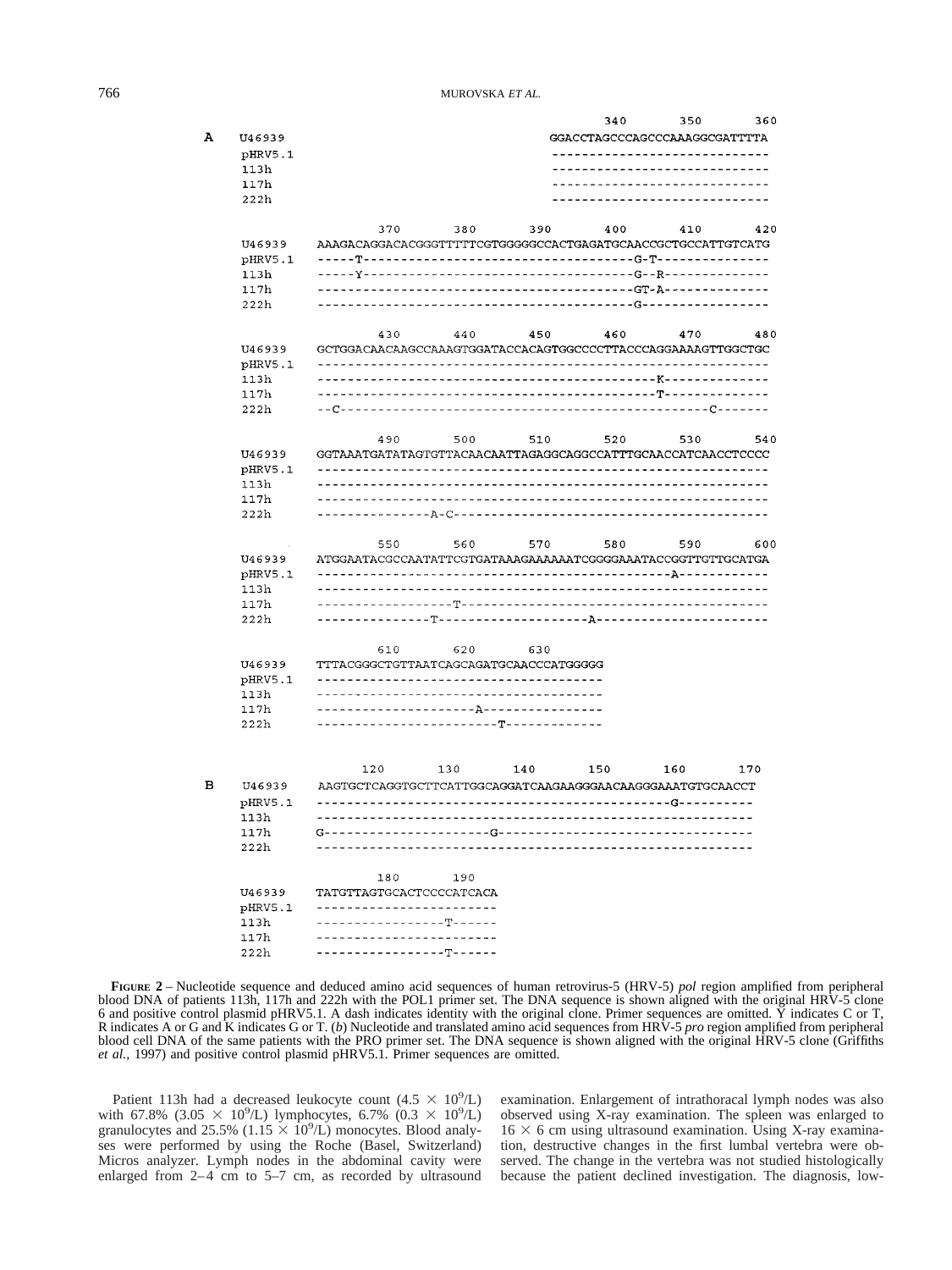

#### $M K 1$ 2 3 4 5 6 W 7



 $\leftarrow$  352 bp

# B



## $\leftarrow$  122 bp

**FIGURE 3** – Nested PCR for HRV-5 on DNA samples from hematological patients. (*a*) The results of PCR with primer set POL1 (Griffiths *et al.,* 1997) according to Table I. (*b*) The results of PCR with primers targeted to *pro* region of HRV-5 (primer set PRO according to Table I). Lanes 2, 4, 6 contain amplification products from whole peripheral blood DNA of patients 222h, 113h and 117h, respectively. Lanes 1, 3, 5 contain products from whole peripheral blood DNA samples from 3 Swedish blood donors. Lane 7, amplification product from DNA isolated from purified PBMC of patient 117h; lane K, amplification product from the positive control plasmid; lane W, water control; lane M, pUC19 DNA digested with MspI (Fermentas).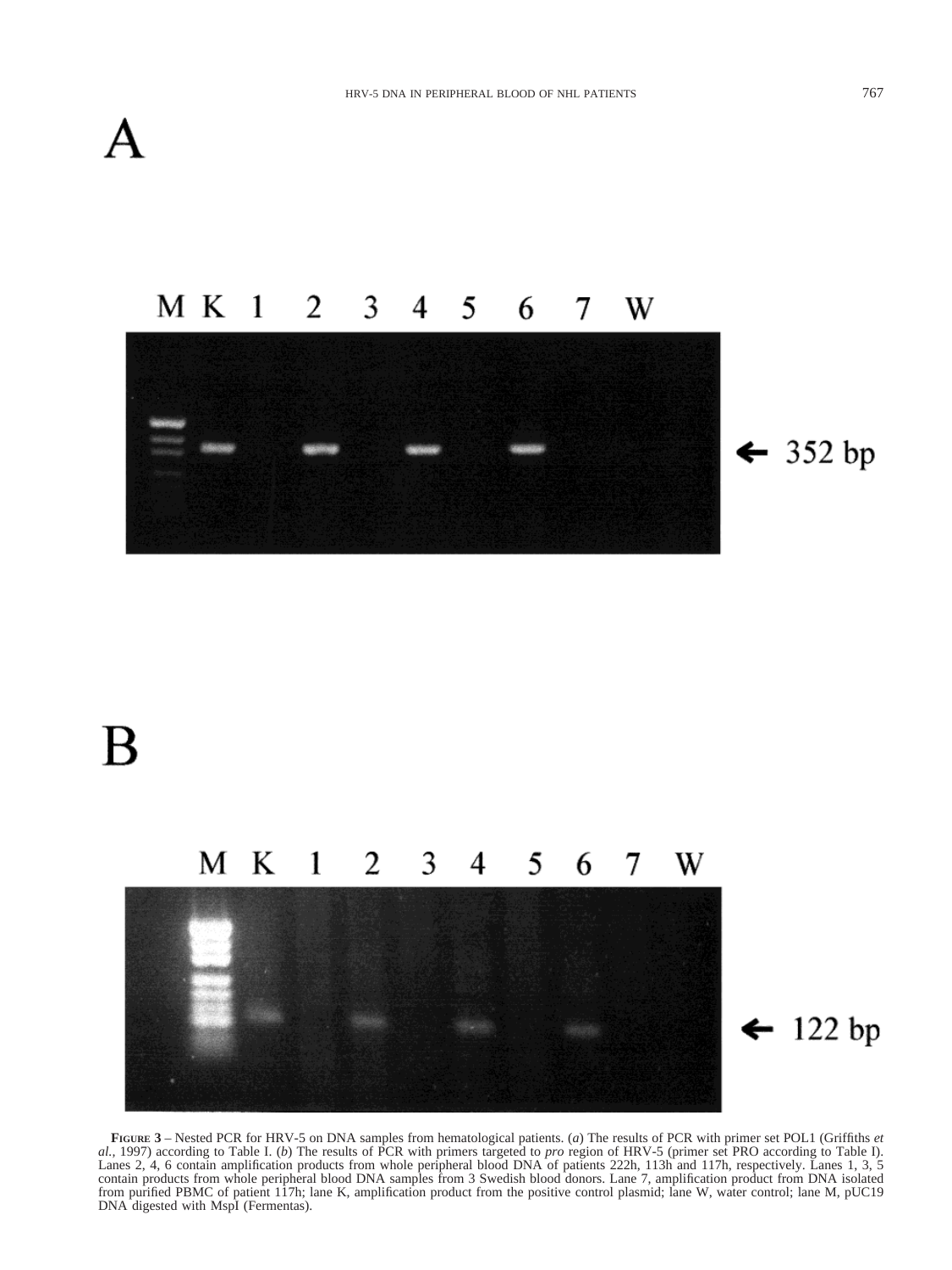768 MUROVSKA *ET AL.*



**FIGURE 4** – Southern blot of human genomic DNA isolated from whole blood and PBMC of patient 117h. The plasmid pHRV5.1 was labelled<br>by  $^{32}P$ , hybridised and washed under high stringency. Lane 1, undigested DNA from who blood of patient 117h digested with Eco RI and Hind III, respectively; lanes 4, 5, DNA from PBMC of the same patient digested with Eco RI and Hind III, respectively; lanes 6, 7, DNA from whole blood of a blood donor digested with Eco RI and Hind III, respectively; lane 8, 100 pg of cloned HRV-5 sequence (pHRV5.1). M, approximate positions of molecular sizes derived from the known size of the control plasmid (3,879 bp) and a marker (Amersham Pharmacia Biotech; product 27-4001). Lanes from larger amounts of plasmid were edited out of the picture because of their very strong hybridisation signals. The intensity levels were adjusted in the phosphorimager to bring out weak signals in the patient DNA lanes and to decrease the intensity of plasmid signals.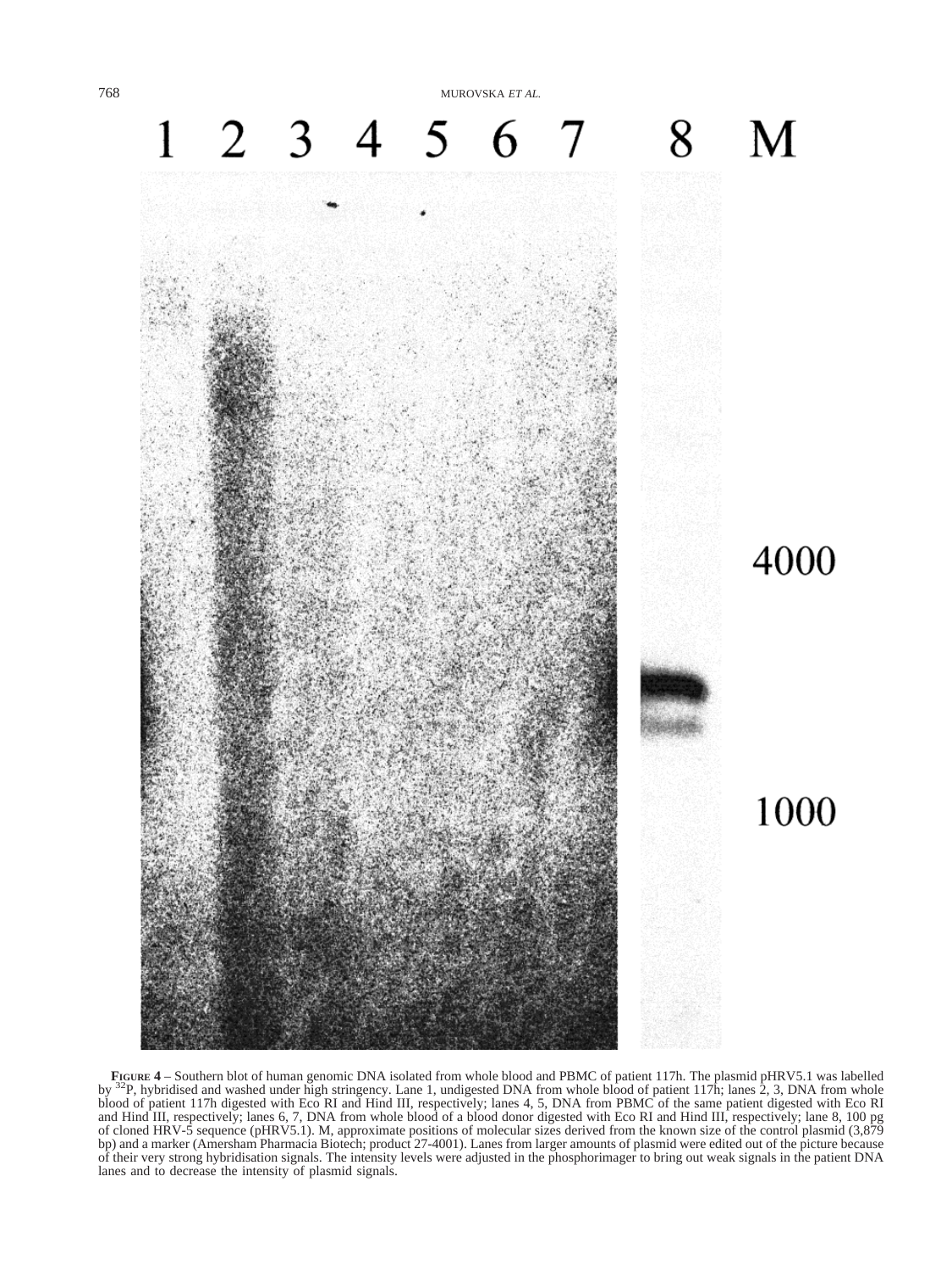grade non-Hodgkin's lymphoma, was proven by histology and immunohistochemical examination of bone marrow  $(CD20<sup>+</sup>,$  $CD3^-$ ). The patient died 4 years after onset of the disease. No autopsy was carried out.

Patient 117h had an evaluated leukocyte count ( $19.7 \times 10^9$ /L) with 78.0% (15.35  $\times$  10<sup>9</sup>/L) lymphocytes, 15.0% (2.95  $\times$  10<sup>9</sup>/L) granulocytes and 7.0%  $(1.4 \times 10^6$ /L) monocytes. An enlargement of all groups of superficial lymph nodes was observed. The spleen was palpable 4 cm below left costal margin and the liver 2 cm below it. A chest radiograph showed fluid in both pleural spaces. A pleural biopsy showed infiltration with small lymphocytes. The diagnosis, low-grade non-Hodgkin's lymphoma, was proven by bone marrow histology and immunohistochemical examination  $(CD20^{+}, CD3^{-}).$ 

Patient 222h also had an elevated leukocyte count (17.5  $\times$ 10<sup>9</sup>/L) with 69.2% (12.7  $\times$  10<sup>9</sup>/L) of lymphocytes, 15.2% (2.65  $\times$  $10^9$ /L) granulocytes and  $15.6\%$   $(2.78 \times 10^9)$ /L) monocytes. Splenomegaly ( $14 \times 5$  cm) and lymph node enlargement in the abdominal cavity (parapancreatical, para-aortal and perisplenic) were observed upon ultrasound examination. The diagnosis, lowgrade non-Hodgkin's lymphoma, was proven by histology and immunohistochemical examination of the lymph node and bone marrow  $(CD20^+, CD3^-)$ .

None of the 3 patients had a history of arthritis.

#### DISCUSSION

Of 402 persons investigated for the presence of HRV-5 DNA in whole blood, 3 were positive. All 3 had a non-Hodgkin's lymphoma (NHL). They had the following common features: 1. the lymphoma was of low-grade malignancy; 2. all were of B-cell origin; 3. they all had a proliferation of malignant cells in the spleen and abdominal lymph nodes, leading to splenomegaly and abdominal lymph node enlargement; 4. 2 of them had metastases of lymphoma in atypical sites: the pleural cavity and lumbal vertebrae.

Counting with sequences amplified by both functional nested primer sets (POL1, PRO, Table I), the 3 sequences were 98% identical with the original HRV-5 sequence (Genbank U46939). However, the difference to it, to the sequence of plasmid pHRV-5.1 used as a positive control and the differences between the 3 NHL-derived sequences were sufficient to ascertain that all 3 were independent HRV-5 sequences and not a result of PCR contamination. The percent of identity between themselves was 96% and 95% in *pro* and *pol* regions, correspondingly. In addition, the negative results in PCR with one of the primer sets targeted to the *pol* region of HRV-5 (POL2, Table I) in the presence of a positive plasmid pHRV5.1 control advocated against our new clones being PCR contaminants. Judging from the sensitivity of the primer set designed by ourselves and targeted to the *pro* region of HRV-5 (PRO, Table I), which is 40 ag (equivalent to 10 molecules of HRV-5) per PCR reaction, we concluded that each of the patients had at least 10 HRV-5 molecules per  $1 \times 10^5$  peripheral blood cells. The nearly negative Southern blot results with whole blood DNA from patient 117h, while the probe hybridized to a positivecontrol plasmid, also showed that HRV-5 DNA was present in low abundance. After a long exposure in the phosphorimager, a weak high m.w. spot was seen with undigested DNA, while a weak diffuse smear of hybridization was detected in whole blood DNA after Eco RI and in a lower m.w. range after Hind III digestion. The completeness of restriction enzyme digestion demonstrated by ethidium bromide staining and the sharp bands obtained with control plasmid indicate that this interpretation of the weak signals is valid. Similar results were obtained in 2 experiments. Although the rest of the HRV-5 genome is not yet published, there are no Eco RI and Hind III restriction sites within the 932 bp stretch of HRV-5 (U46939; DNASTAR Windows MapDraw version 3.04a). Using the phosphorimager software (Optiquant), the signals of the undigested, EcoRI and HindIII digested DNAs were estimated to

be approximately 10,000-fold less than that of the 100 pg positive control plasmid. This would indicate that roughly 10 fg (2,500 molecules) HRV-5 DNA was present in the lanes containing whole blood DNA from patient 117h. Although the interpretation of the SB pattern is admittedly tenuous, it is compatible with a random integration of HRV-5 in a few blood cells. A similar conclusion has been reached by Griffiths *et al.,* (1997) and Rigby *et al.,* (1997, 1998) using PCR with salivary gland DNA from Sjögren's syndrome patients and lymph node biopsy DNA from 3 non-Hodgkin's lymphoma patients, although no Southern blot signals were detected. Judging from the absence of both PCR and Southern blot signals from PBMC DNA but presence in total blood DNA of patient 117h, the target cell for HRV-5 could be one of the minor blood cell populations, *i.e.,* granulocytes or monocytes. Our finding of HRV-5 DNA in DNA extracted from adherent cells of patient 117h's blood suggested that the preferred targets for HRV-5 may be monocytes/macrophages. This is also compatible with the absence of morphological or growth alterations suggestive of cytopathic effect or immortalization after co-cultivation of 117h PBMC with cord blood lymphocytes.

The absence of HRV-5 DNA in DNA extracted from PBMC and cells of pleural exsudate of patient 117h, which were dominated by malignant cells, indicates that HRV-5 is not directly causing the lymphoma through insertional *cis*-activation of oncogenes. The data could, however, be compatible with an indirect, *trans*-activating mechanism.

All 3 HRV-5-positive B-cell non-Hodgkin's lymphoma patients are inhabitants of Latvia. In our investigation, 3 of 22 patients (14%) with non-Hodgkin's lymphoma were positive for HRV-5 DNA. The HRV-5 DNA-positive were 3.7% of all examined patients with hematological malignancies. At the same time, no one of the 300 blood donors, 150 from Latvia and 150 from Sweden, as well as no one of 21 Latvian patients with various diseases of the nervous system were positive for HRV-5 DNA. The difference in frequency of HRV-5 DNA positivity between blood donors and NHL patients was statistically significant (0/300 *vs.* 3/22 gives a *p* value of 0.0003 judged by the Fisher exact test). In an earlier publication (Rigby *et al.,* 1998), HRV-5 DNA was found in lymph node biopsies from 3 of 51 NHL patients but also in a lymph node biopsy from one healthy individual. The number of patients and controls were too low to allow conclusions regarding an association between NHL and HRV-5. Adding their data to ours, there are totally 6 HRV-5 DNA-positive cases known in 73 NHL patients, *i.e.,* a frequency of 8.2% in NHL patients. It has earlier been suggested that HRV-5 may occur in few individuals in the normal population (Griffiths *et al.,* 1997; Rigby *et al.,* 1997, 1998). This was primarily based on salivary gland and lymph node biopsies. Our lack of detection in whole blood from 300 blood donors may be reconciled with these data if one assumes that salivary glands and lymph nodes tend to contain more virus than peripheral blood. The recent report of a 4- to 5-fold lower frequency of detection of HRV-5 DNA in whole blood compared with arthritic synovial tissue in rheumatoid arthritis patients (Griffiths *et al.,* 1999) lends some support to this interpretation. Thus, although we may have missed some blood donors with low levels of HRV-5 DNA, the finding of HRV-5 DNA in whole blood of 3 NHL patients could mean that the virus is more abundant in these patients than in asymptomatic carriers. Our ability to obtain a weak Southern blot signal from one of them fits with this explanation. Our data support that HRV-5 is an exogenous retrovirus present in low levels in some humans. However, the tools for demonstrating the presence of HRV-5 are incomplete. The complete genome must be cloned and sequenced to create reliable serologies using recombinant proteins or synthetic peptides. Optimal virus culture techniques must be developed.

It is too early to consider whether there is a causal association between HRV-5 DNA positivity and low-grade NHL with the features described above. The clarification of this issue is important because of the increasing incidence of NHL in many countries.